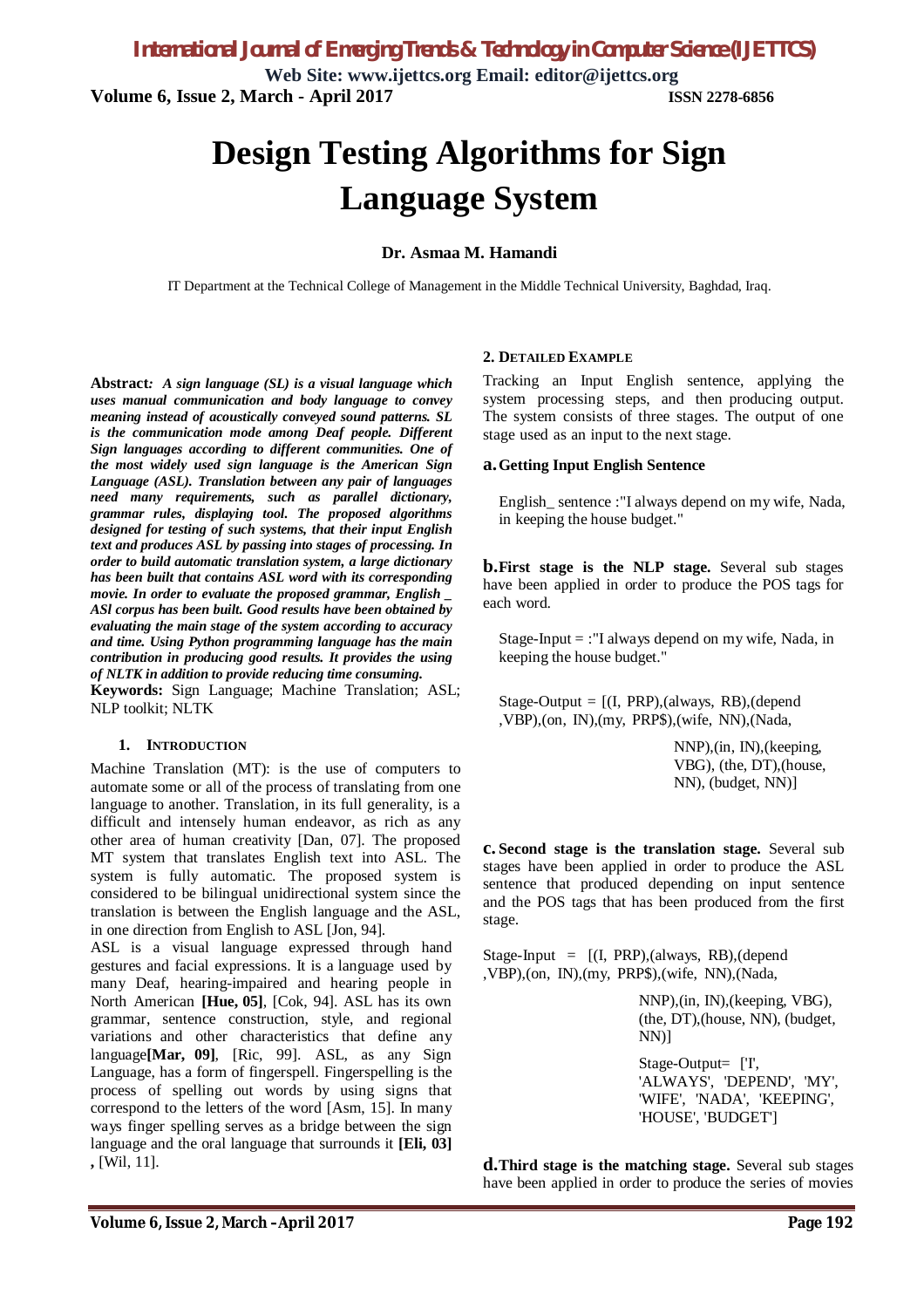**Web Site: www.ijettcs.org Email: editor@ijettcs.org Volume 6, Issue 2, March - April 2017 ISSN 2278-6856**

that represent ASL sentence that has been produced as an output of the second stage, by searching the large dictionary constructed in offline mode. Figure (1) and figure (2) represent the show of one of the movies in the ASL sentence. If there is no movie corresponds to some ASL words, a fingerspell image produced to represent the dictionary missing words. Figure (3) shows a fingerspell image for the word "Nada", since it is a proper noun that cannot be found in the dictionary.



**Figure (1) :** One of the ASL movies

Stage-Intput= ['I', 'ALWAYS', 'DEPEND', 'MY', 'WIFE', 'NADA', 'KEEPING', 'HOUSE', 'BUDGET']

Stage-Output= ['D:\program\Movies\sign\_1276.mov',

'D:\program\Movies\sign\_ 0496.mov', 'D:\program\Movies\sign\_ 1392.mov', 'D:\program\Movies\sign\_ 2667.mov', 'D:\program\data\fingersp ell1.png', 'D:\program\Movies\sign\_ 1066.mov', 'D:\program\Movies\sign\_ 0920.mov', 'D:\program\Movies\sign\_ 0294.mov']



**e. Displaying the output.** Figures (1) and (2) show the display of a scene of one movie of the video series. While figure (3) shows the displaying of the fingerspell image for the word "Nada" that could not be found in the dictionary.



**Figure (3):** Fingerspell Image

#### **3. SYSTEM EVALUATION AND DISCUSSION**

The proposed system has been evaluated as any translation system according to the evaluation factor of accuracy. The proposed grammar is the main part of the system to be evaluated.

#### **3.1. Building English- ASL corpus**

The automated evaluation any translation system is based on building a corpus. Proposed system evaluation should be performed by building large English-ASL corpus that contains English sentence with its corresponding ASL sentence that is produced according to ASL grammar rule. The corpus also contains information about the POS tags for the sentences. The corpus consists of more than one hundred pair of sentences with its POS tag information. The corpus has been built for evaluation purpose only.

Since there is no existence of standard ASL grammar for free evaluation and comparing with the proposed system, the method for evaluating the proposed grammar will be available for future comparisons and evaluation metrics. To enlarge the constructed corpus, it would be time consuming, thus the corpus has been built for evaluation purposes only, and in future, it may be enlarged gradually over time to be a proposed standard English - ASL corpus available for free use. The English - ASL corpus that has been built for evaluation purpose is used to find the output ASL sentence corresponding to the English input sentence that has been produced by applying the proposed ASL grammar rules. Two evaluation factors would be used are accuracy and time.

#### **3.2. Accuracy Evaluation Factor**

For comparing the output ASL sentence for the proposed system with the ASL sentence of the corpus a similarity measure has been needed. One of the most common set similarity measures is the Jaccard Similarity Index, which is based on a simple set operations union and intersection. The standard Jaccard Similarity equation is (Equ. 1), using this measure with additional processing steps to find the evaluation accuracy measure [Wil, 03].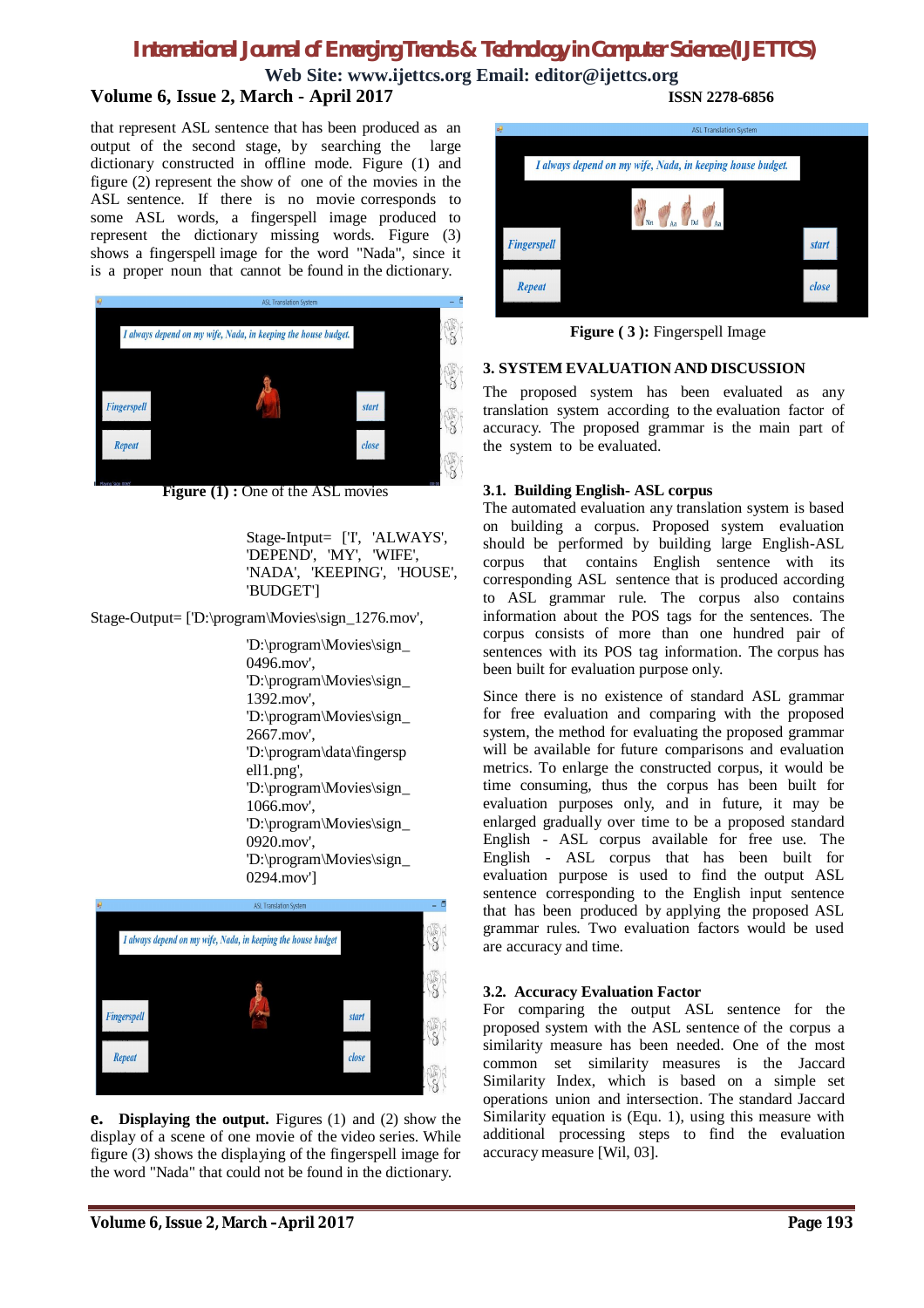**Web Site: www.ijettcs.org Email: editor@ijettcs.org Volume 6, Issue 2, March - April 2017 ISSN 2278-6856**

*Jaccard Similarity Ratio = Intersection(set A, set B) / Union (set A, set B)*  **Equ(1)**

#### **a.Evaluation Processing steps**

Several processing steps have been applied to get the evaluation results. Algorithm (1) describes these steps.

#### **a. 1 Algorithm (1): Evaluation process**

Processing the input sentence to find the index of the most similar sentence in the corpus.

**Input:** Input Sentence .

**Output:** The most similar sentence to the input one in the corpus.

step (1): Get the input paragraph or sentence  $str =$ readfile(sentence);

Step (2): Remove the punctuations from the input text  $str1 = remove-punctuations(str);$ 

Step (3): Remove English Stop Words from the sentence str2= remove-stop-words(str1);

Step (4): Convert the input sentence into tokens words= tokenization(str2);

Step (5): Normalization process by converting each token into Uppercase words-norm= Uppercase(words);

Step(6): Searching the corpus to compute the Jaccard similarity ratio and finding the most similar one to the input sentence.

Semilar-sent=get-sent(Jaccardmax(words-norm,corpussentences));

Step(7): Return Similar-sent;

If the input text was a paragraph or a text file that contains several sentences, the algorithm has segmented it into individual sentences dealing with them one after another. The algorithm steps then would be applied to an individual sentence.

After reading the input sentence, a process of removing punctuations from the input sentence. After that, removing English stop words (words that are high frequency and low content like: but, is , or and if). Then, the normalization step by changing each letter in the sentence to its uppercase. Step (6) in the algorithm is to open the corpus to find out the most similar sentence in the corpus to the input sentence, the most similar sentence is identified by computing the Jaccard similarity.

For each input sentence, Algorithm (1) have been applied two times. First, applying the algorithm to find the most similar English sentence in the corpus to the input English sentence. Second, applying the algorithm to find the most similar ASL sentence in the corpus to the output ASL sentence that has been translated with the proposed ASL grammar. The success case is to return the same index in the two times. That means the translation process has been performed correctly. It is worth mentioning to know that most of the failure cases belongs to that the test sentence does neither exists in the corpus nor similar to any of the existence sentence in the corpus. This problem could be challenged by enlarge the corpus over time.

### **b. Experimental Results**

Two types of experimental examples would be considered. First, in order to explain the algorithm (1) steps, an example of an English sentence would take place to find practically the effect of each step. Second, test text (group of test sentence) would be taken as input and results would be discussed.

#### **b.1.Input English Sentence**

Giving English sentence as an input to the algorithm and show the effect of each step. Input English Sentence: "In the eighteenth century, it was often convenient to regard man as a clockwork automaton."

**Step (1):** Get the input paragraph or sentence

 $str = "In the eighteenth century, it was often$ convenient to regard man as a clockwork automaton.";

**Step (2):** Remove the punctuations from the input text

str1= "In the eighteenth century it was often convenient to regard man as a clockwork automaton";

**Step (3):** Remove English Stop Words from the sentence

str2= "eighteenth century often convenient regard man clockwork automaton";

**Step (4):** Convert the input sentence into tokens

words= ['eighteenth', 'century', 'often', 'convenient', 'regard', 'man', 'clockwork', 'automaton'];

**Step (5):** Normalization process by converting each token into Uppercase

words-norm=['EIGHTEENTH', 'CENTURY', 'OFTEN', 'CONVINIENT', 'REGARD', 'MAN', 'CLOCKWORK', 'AUTOMATON'];

**Step (6):** Multiple sub steps, these sub steps may be summarized as simple as possible to show only stemming and lemmatizing processes.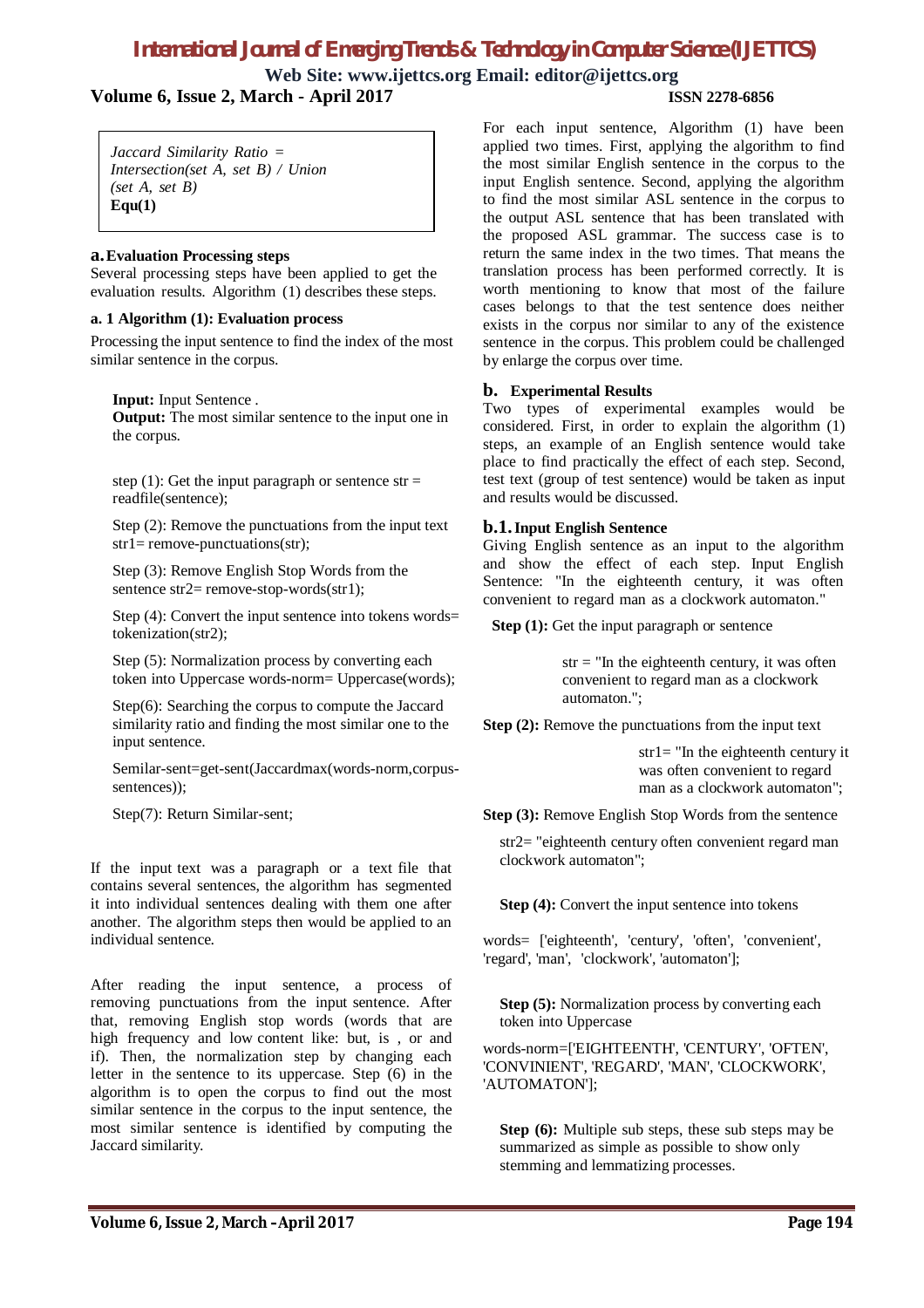**Web Site: www.ijettcs.org Email: editor@ijettcs.org Volume 6, Issue 2, March - April 2017 ISSN 2278-6856**

words-norm= ['EIGHTEEN', 'CENTURY', 'OFTEN', 'CONVINIENT', 'REGARD', 'MAN', 'CLOCKWORK', 'AUTOMATA'];

The list words-norm then would be matched with the all English sentences in the corpus to find the most similar one, and be returned as output.

#### **b.2.Input Test Text**

The results of the proposed ASL grammar are differ according to number of sentences, words, and the existence of the sentence itself or similar to it in the corpus or not. Selecting sentences for testing operation depends on whether the test sentences were the same sentences of English-ASL corpus that has been build for evaluation purpose or nearing them, or the test sentences may be different of them. Different samples of test sentences has been selected giving different results. Table (1) and table (2) shows these different results.

Table (1) contains different cases ( English paragraphs) that are selected carefully, such that, most of the sentences in the paragraphs are similar to (not exactly the same) the sentences that have been saved in the corpus. Different sentences have been used, long sentences and short ones with different number of words.

Table (1): Different Results for Different Selected Test Cases

| No.<br>of  <br><b>Sentences</b> | No.<br>of<br>words | Max<br>Jaccard<br>for<br>English<br>Sentence<br>Ratio | Min<br>Jaccard<br>for<br>English<br>Sentence<br>Ratio | Max<br>Jaccard<br>for ASL<br>Sentence<br>Ratio | Min<br>Jaccard<br>for ASL<br>Sentence<br>Ratio | Total<br><b>Success</b><br>Ratio |
|---------------------------------|--------------------|-------------------------------------------------------|-------------------------------------------------------|------------------------------------------------|------------------------------------------------|----------------------------------|
| 10                              | 100                | 1.0                                                   | 0.285                                                 | 1.0                                            | 1.0                                            | 1.0                              |
| 15                              | 152                | 1.0                                                   | 0.1428                                                | 1.0                                            | 0.25                                           | 0.9333                           |
| 24                              | 229                | 1.0                                                   | 0.3333                                                | 1.0                                            | 1.0                                            | 1.0                              |
| 25                              | 230                | 0.8333                                                | $\theta$                                              | 1.0                                            | $\theta$                                       | 0.92                             |

Maximum Jaccard Similarity for English sentences sometimes couldn't reach to (1.0), while for the ASL sentences could always reach to the maximum value $(1.0)$ , that belongs to the properties of ASL sentences (chapter two and three) that made the ASL sentences shorter than its equivalent English ones. The Minimum Jaccard Similarity may be the minimum value (0) for both English and ASL sentences, when there exists failure sentences in some cases. The Total Success Ratio, is the ratio that computed by dividing the number of success sentences by the number of all sentences for each case. The total success ratio may reach to (1.0) if all the sentences success and have a Jaccard similarity by finding its similar sentences (English and ASL) in the corpus.

Toble (2): Different Peculty for Different Pandom Test Cases

| No.<br><b>Sentences</b> | of No. of for<br>words | Max<br>Jaccard<br>English<br>Sentence<br>Ratio | Min<br>Jaccard<br>for<br>English<br>Sentence<br>Ratio | Max<br><b>Jaccard</b><br>Sentence<br>Ratio | Min<br>Jaccard<br>for ASL for ASL<br>Sentence<br>Ratio | Total<br><b>Success</b><br>Ratio |
|-------------------------|------------------------|------------------------------------------------|-------------------------------------------------------|--------------------------------------------|--------------------------------------------------------|----------------------------------|
| 9                       | 93                     | 0.1818                                         |                                                       | 0.1818                                     |                                                        | 0.2222                           |
| 10                      | 100                    | 0.125                                          |                                                       | 0.1666                                     | $\theta$                                               | 0.3                              |
| 13                      | 170                    | 0.3333                                         | 0                                                     | 0.2857                                     | $\mathbf{0}$                                           | 0.2307                           |
| 21                      | 408                    | 0.25                                           |                                                       | 0.2222                                     |                                                        | 0.3809                           |

Table (2) shows the results for four cases in which produces random samples of paragraph from the web. Number of sentences is different from each case to another as well as number of words. It is obvious that the results in table (2) is less efficient than results in table (1). That belongs to the randomly selected English paragraph. Results in table (2) are still to be considered somewhat good because they referred to varietal the sentences that saved in the corpus. Such that there exists only more than one hundred sentences (because of the restricted time) and however that, the success results (even if it was few) is considered to be good mark that be given to both the grammar and the corpus.

According to results in both tables (1) and (2), each sentence is either computed as success of failure. The sentence computed as failure in one of two possibilities:

- 1.Couldn't find the similar sentence in the corpus.
- 2.Found an English sentence that is similar to the failure sentence, but couldn't find the ASL translation for it in parallel with the English one, or vice versa.

According to the first possibility, the problem could be solved by enlarging the English- ASL corpus to contain more different sentences in order to find similar sentences for all sentence as more as possible. The second possibility is referring to an error in the grammar rules, or in the parallel English-ASL corpus. It is worth mentioning, according to all cases in the two tables (1 and 2) all failure sentences are belong to the first possibility, that all failure sentences couldn't be found in the corpus. That means, the grammar and the structure of the corpus have not recorded any error cases.

### **b.3.Time Evaluation Factor**

As any translation system, the proposed system would be evaluated according to time factor. Since the system contains three sequential stages, take with consideration the time of each stage and the length of the sentence (number of words and total number of characters in the sentence).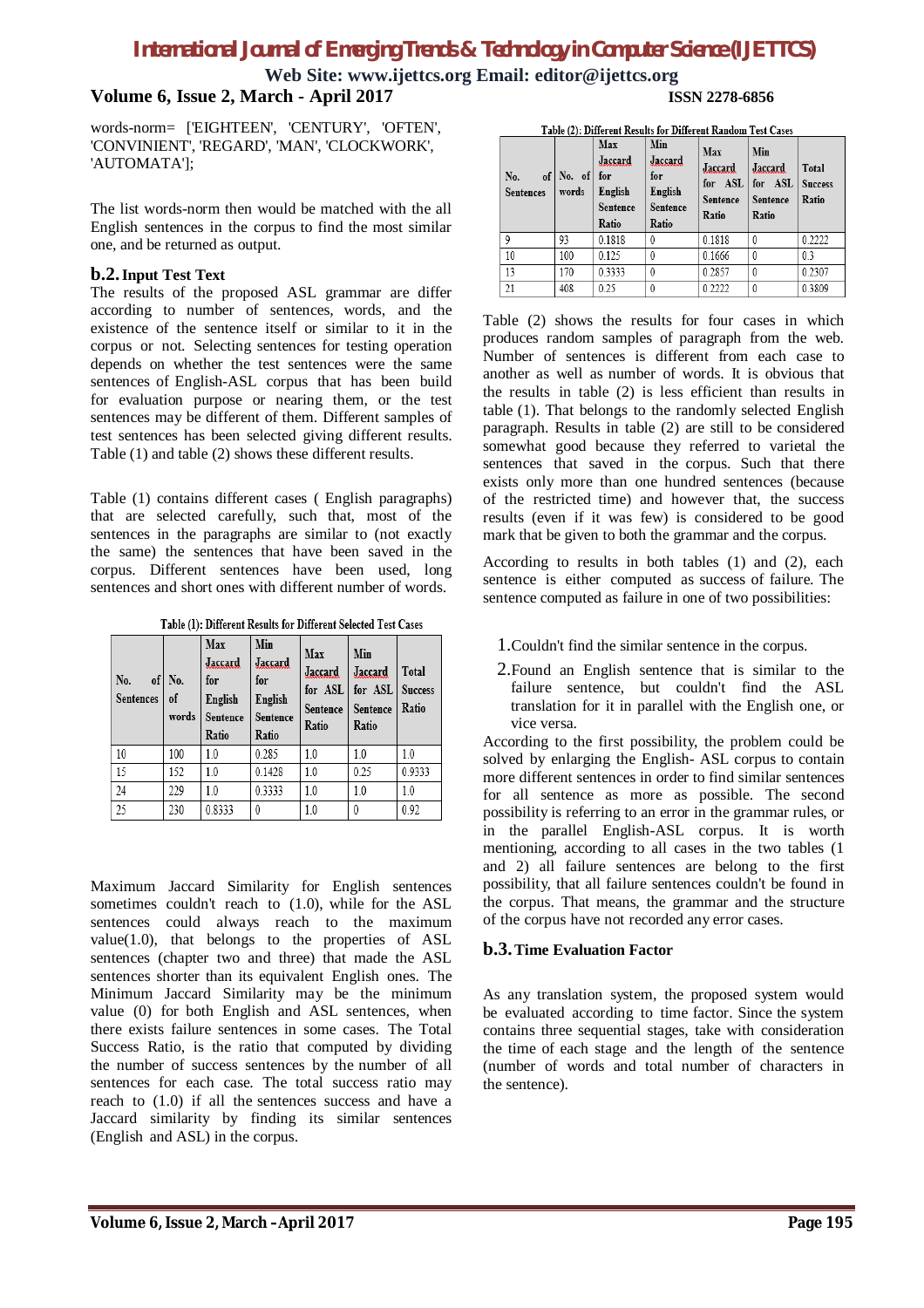**Web Site: www.ijettcs.org Email: editor@ijettcs.org Volume 6, Issue 2, March - April 2017 ISSN 2278-6856**

| Table (3): System Stages Time |            |            |                    |         |                |         |  |
|-------------------------------|------------|------------|--------------------|---------|----------------|---------|--|
|                               |            | 1st-stage  | 2nd-stage          | $3rd-$  | Fingerspell    | Total   |  |
| No. of $\vert$ No.            | of         |            |                    | stage   | $(i$ f<br>any) |         |  |
| words                         | characters | Time<br>in | <b>Time</b><br>111 |         | Time<br>111    | Time in |  |
|                               |            | Seconds    | Seconds            | Time in | Second         | Seconds |  |
|                               |            |            |                    | Seconds |                |         |  |
| 12                            | 63         | 2.36529    | 0.00044            | 2.28201 | 0.01642        | 4.66418 |  |
| 11                            | 57         | 2.23514    | 0.00054            | 2.23096 | 4.27653e-07    | 4.46665 |  |
| 10                            | 54         | 2.26948    | 0.00048            | 2.28285 | 1.28295e-06    | 4.55281 |  |
| 11                            | 67         | 2.38614    | 0.00054            | 2.27355 | 8.55306e-07    | 4.66024 |  |
| $\overline{7}$                | 43         | 233522     | 0.00142            | 2.37944 | 8.55306e-07    | 4.71609 |  |
| $\overline{7}$                | 42         | 2.30316    | 0.00044            | 2.33622 | 0.04331        | 4.68315 |  |
| $\overline{4}$                | 17         | 2.26144    | 0 00048            | 2.30974 | 0 0 2 1 0 5    | 4.59273 |  |
| 13                            | 66         | 2.23671    | 0.00056            | 2.30287 | 4.27653e-07    | 4.54015 |  |
| 99                            | 513        | 238541     | 2.24371            | 040569  | 0 20996        | 5.24479 |  |
| 161                           | 958        | 2.43708    | 2.35889            | 0.66560 | 0.35244        | 5.81401 |  |

Table (3) shows the execution time of different samples selected randomly. There is no large effecting to the number of words or characters, that because each stage consists of different sub stages that are required for all sentences whatever its number of words or characters, these sub stages such as stemming, tokenization, lemmatization. Using NLTK provides time saving for all of these operations. Fingerspell technique may not be executed depending whether all the words of the sentence existing in the large dictionary or not. In addition to that, the number of words in the sentence refers to English stop words also have been computed (such as : a, the, to, in), while in most cases these words may be deleted them in the first few sub stages. Number of characters also encounters the spaces and the punctuations.

The execution time recorded in table (3) represents the execution time of the main processing steps without displaying time, since the display time depend on additional factors, such as type of processor used and screen resolution and other technical factors. Using Python programming language has the main contribution in producing these results.

## **4.CONCLUSION AND FUTURE WORK**

### **4.1 Conclusion**

1.Using the NLTK for NLP in order to obtain the POS tags of the sentence resulting into trusted system in shorter time.

- 2. If an error has been found in the translated system, it may caused by the small error ratio of the NLTK toolkit during finding the POS tags.
- 3. Using this system as an important tool for the deaf and hearing impaired persons in their community in order to understand each other.
- 4. According to ASL grammar, many rules have flexibility during the translation. The system try to be stable according to the most famous grammar categories for the ASL language.
- **5.** Using Python programming language has the main contribution in producing these results (Tables 1 and 2). It provides the using of NLTK in addition to provide reducing time consuming.
- 6. In order to evaluate any translation system, a corpus

between the two languages must be used. Since ASLMT system are not wide distributed, there is no English \_ ASL corpus that is available and free to use. In order to evaluate the system, the need of such corpus has been appeared. Building English ASL corpus for evaluation purpose may be an efficient method, this corpus contains pairs of English \_ ASL sentence in addition to the POS tags for each sentence.

7. Using list of videos to display the ASL sentence has its advantage and disadvantage. The advantage, is by using video, there is no need to Know the nonmanual signs as well as orientation, movement and emotions. All of these factors have been recorded as a movie for each word. The disadvantage of using videos , its display time depend on additional factors, such as type of processor used and screen resolution and other technical factors. In addition to the needing of high quality storage for the large dictionary such that saving video for each word.

### **4.2 Future Work**

- 1.It is very good if the system could be available on the web in order to be for free use by deaf communities.
- 2.The system may be improved to used for translation in specific subject, such as: weather forecasting, football matches. Such specification will make the vocabularies more limited, thus the error ratio will be small
- 3.Developing the English \_ ASL corpus by enlarging it with adding different sentences over time.
- 4.Selecting different way for displaying ASL sentence, such as animation. That needs saving multifactor for each ASL word, such as movement, orientation, emotions and other non manual signs. Using these factors in causing moving of signing avatar graphically.

### **REFERENCES**

[Asm, 15] Asmaa M. Hamandi, Aliaa K. Abdulhassan, Hala Bahjat. (2015). A Proposed Algorithm for Translating English Written Text to Fingerspell Language. Engineering and Technology Journal. ISSN:24120758. Iraq.

[Cok, 94] Cokely Dennis, Charlotte Baker-Shenk. (1994). American Sign Language: A Teacher's Resource . Washington: Clerc Books Gallaudet University Press .

[Dan, 07] Daniel Jurafsky & James H. Martin.C. (2007). Speech and Language Processing: An introduction to natural language processing, computational linguistics, and speech recognition.

[Eli, 03] Elizabeth Keating , Gene Mirus . (2003). American Sign Language in virtual Space: Interactions between deaf users of computer-mediated video